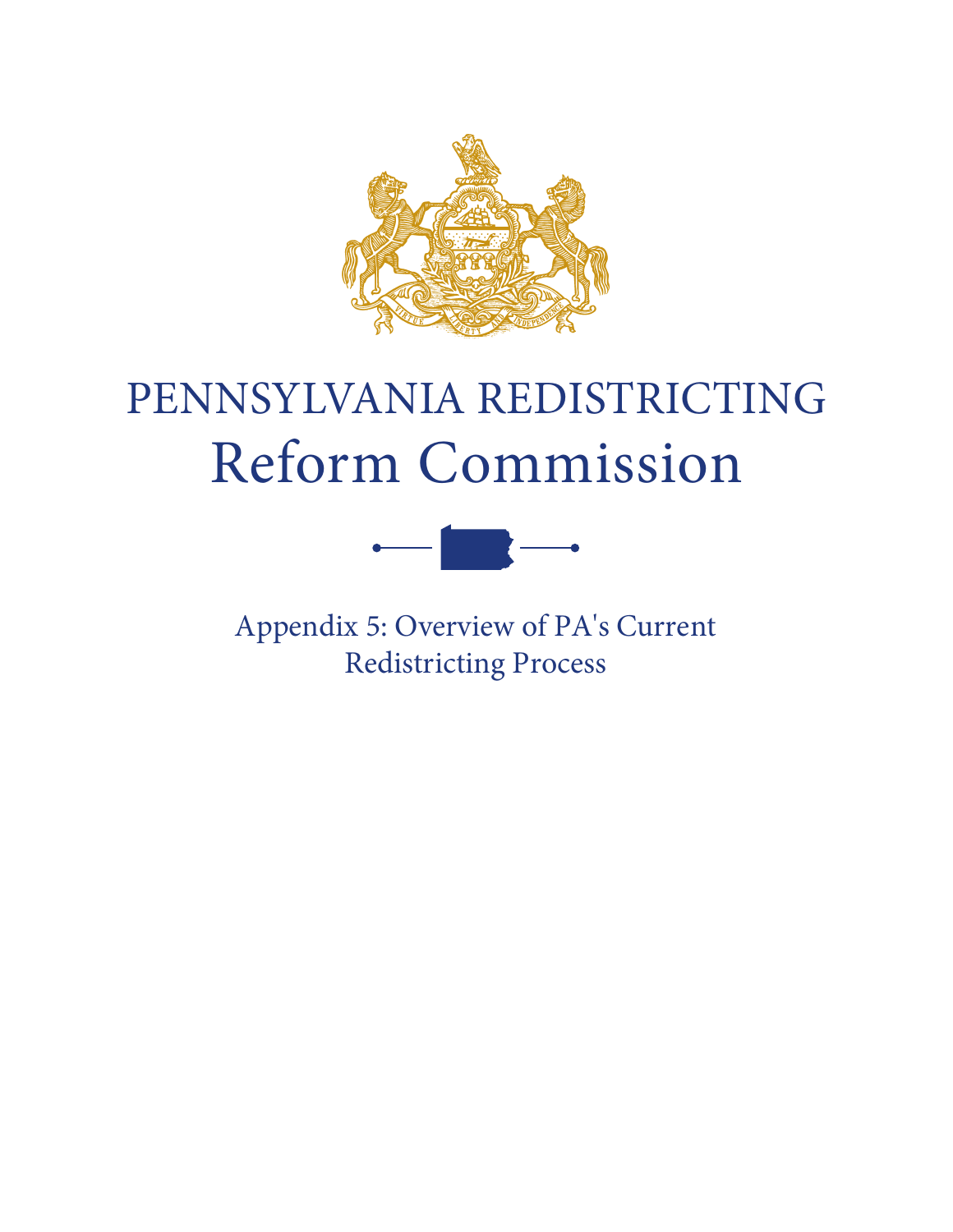# Appendix 5: Overview of PA's Current Redistricting Process

## Congressional Redistricting

Congressional redistricting in Pennsylvania begins with the reapportionment of US House seats among the states after the decennial Census as provided for in Article 1, Section 2 of the US Constitution:

*The Times, Places and Manner of holding Elections for Senators and Representatives, shall be prescribed in each State by the Legislature thereof; but the Congress may at any time by Law make or alter such Regulations, except as to the Places of chusing Senators.*

Each state is allotted a portion of the 435 seats in Congress based on its population relative to other states. Pennsylvania was allotted eighteen seats after the 2010 Census and is expected to lose at least one after the 2020 Census due to the state's relatively slow population growth.

In Pennsylvania, the power to draw congressional maps is therefore vested in the General Assembly, which draws districts through the regular legislative process whereby a bill is introduced and passed by the state House and Senate before being approved by the Governor. As with other bills, a redistricting statute must pass through a standing committee and be subject to public hearings; and a gubernatorial veto can be overridden with a two-thirds vote in both chambers.

The drawing of congressional districts in Pennsylvania is subject to federal law, including the Voting Rights Act, and certain state and federal court precedents.

#### State Legislative Redistricting

Up until 1968, Pennsylvania drew its state legislative maps (203 for the House and 50 for the Senate) in the same way it drew the congressional maps. But the Constitutional Convention of 1967-68 recommended a major change to the state process which was then approved by the voters. That change, described in Article II, Section 17 of the Pennsylvania Constitution, empowers a five-member, bipartisan body -- the Legislative Reapportionment Commission, or LRC -- to draw state legislative districts after each decennial census.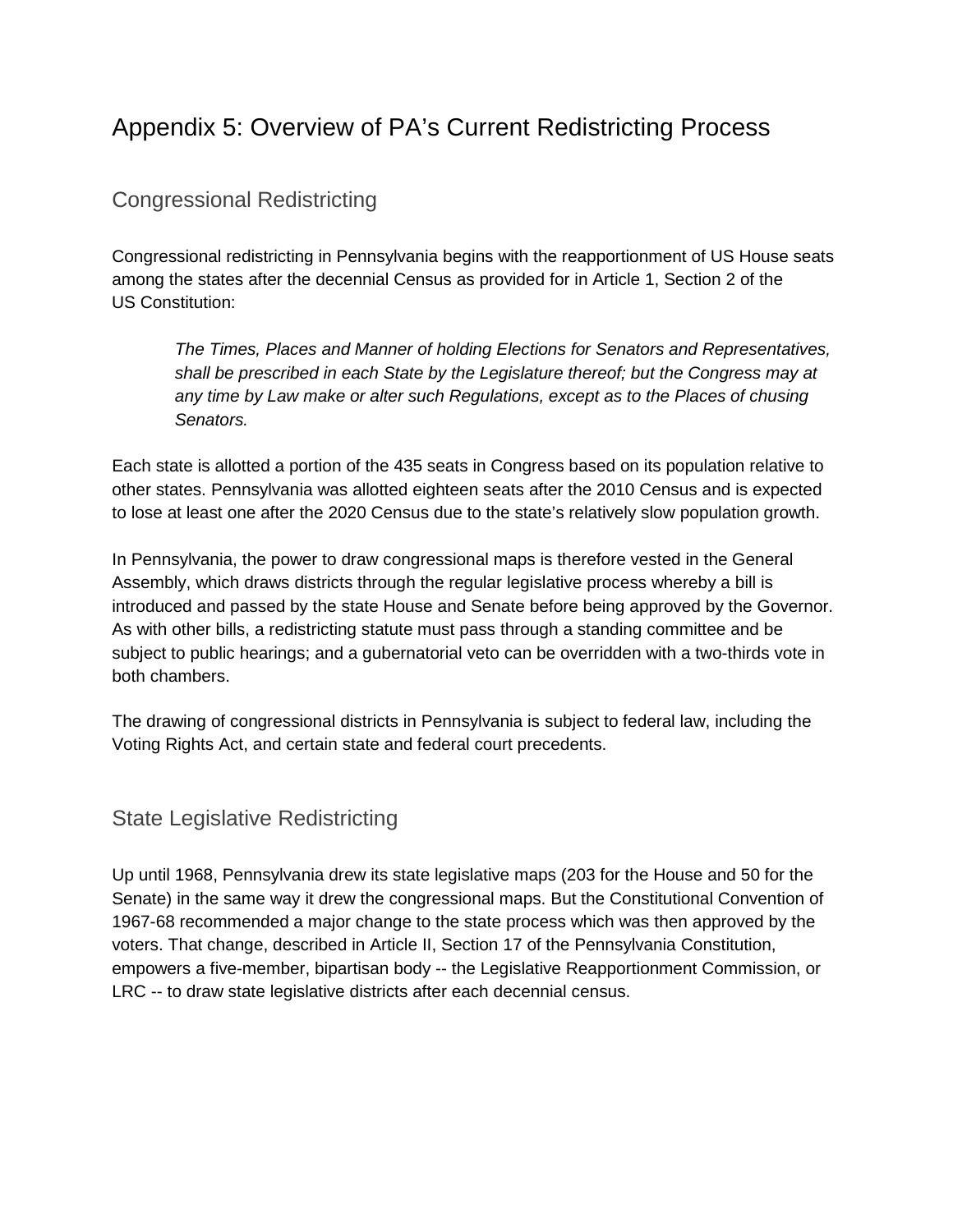Each of the four legislative leaders (majority and minority leader in each chamber) may serve on the commission or appoint a deputy. The four initial members must choose a fifth to serve as chair, who must be a citizen of Pennsylvania but may not hold paid public office. If the four commissioners cannot agree on a chair within forty-five days, the state Supreme Court, by a majority vote, appoints a fifth person to serve as chair.

The Constitution prescribes a timeline both for the appointment of members to the commission and its duties to develop a reapportionment plan for state House and Senate districts. No later than 90 days after either the creation of the commission or the availability of census data, whichever is later, the commission must file a preliminary reapportionment plan with the Secretary of State. For thirty days after this filing, "any person aggrieved by the preliminary plan" can file "exceptions" or complaints with the commission regarding the plan. The commission has thirty days to respond to such exceptions by filing a revised plan. If no exceptions are filed within thirty days or if the commission responds to any exceptions made, the plan becomes final.

Individuals can appeal the final plan within thirty days of its filing to the Pennsylvania Supreme Court. If the court finds the plan "contrary to law," the plan is sent back to the commission for correction. Once the last appeal has been decided or the thirty-day window closes without an appeal being filed, the plan will be used for each election until the next reapportionment is required after the next census.

If the commission fails to file a preliminary, revised or final plan according to the constitutionally required timeline, the Supreme Court must move to create its own plan.

Article II, Section 16 of the Pennsylvania Constitution dictates the number of single-member House (203) and Senate (50) districts represented in the General Assembly. Section 16 also requires that these districts "be composed of compact and contiguous territory as nearly equal in population as practicable" and that, "unless absolutely necessary no county, city, incorporated town, borough, township or ward shall be divided in forming either a senatorial or representative district."

### Paths to Reform

More than one avenue is available to change the redistricting process in Pennsylvania, though each has limitations.

Certain changes can be made by statute (i.e., the Legislature passes a bill which is then signed by the Governor) and/or through amending the state Constitution, which is a significantly longer and more difficult path. Proposed constitutional amendments may be proposed in either the Senate or House but must be approved with a majority vote in each chamber. If this occurs, advertisements regarding the proposal must be published in every county in the Commonwealth at least three months before the next election, providing voters an opportunity to weigh the issue